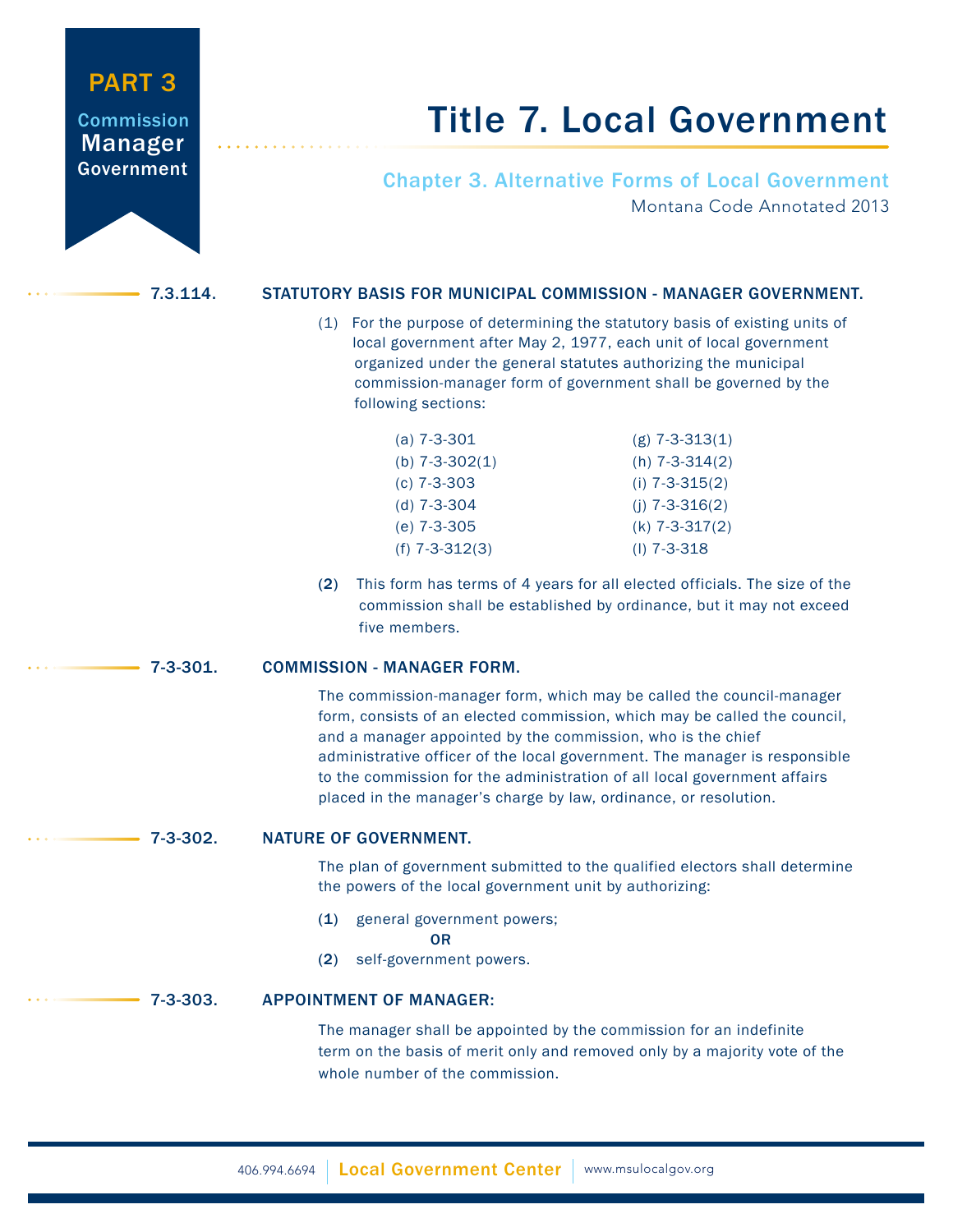7-3-304. DUTIES OF MANAGER.

#### The manager shall:

- (1) enforce laws, ordinances, and resolutions;
- (2) perform the duties required by law, ordinance, or resolution;
- (3) administer the affairs of the local government;
- (4) direct, supervise, and administer all departments, agencies, and offices of the local government unit except as otherwise provided by law or ordinance;
- (5) carry out policies established by the commission;
- (6) prepare the commission agenda;
- (7) recommend measures to the commission;
- (8) report to the commission on the affairs and financial condition of the local government;
- (9) execute bonds, notes, contracts, and written obligations of the commission, subject to the approval of the commission;
- (10) report to the commission as the commission may require;
- (11) attend commission meetings and may take part in the discussion but may not vote;
- (12) prepare and present the budget to the commission for its approval and execute the budget adopted by the commission;
- (13) appoint, suspend, and remove all employees of the local government except as otherwise provided by law or ordinance;
- (14) appoint members of temporary advisory committees established by the manager.

#### 7-3-305. EMPLOYEES OF COMMISSION - MANAGER GOVERNMENT.

- (1) Employees appointed by the manager and the manager's subordinates must be administratively responsible to the manager.
- (2) Neither the commission nor any of its members may dictate the appointment or removal of any employee whom the manager or any of the manager's subordinates are empowered to appoint.
- (3) Except for the purpose of inquiry or investigation under this title, the commission or its members shall deal with the local government employees who are subject to the direction and supervision of the manager solely through the manager, and neither the commission nor its members may give orders to the employee, either publicly or privately.

#### 7-3-311. STRUCTURAL SUB - OPTIONS.

 The plan of government submitted to the qualified electors shall further define the structural characteristics of the form by including one item from each of the choices listed in 7-3-312 through 7-3-318.

#### 7-3-312. APPOINTMENT TO BOARDS.

 All members of boards, other than temporary advisory committees established by the manager, must be appointed by: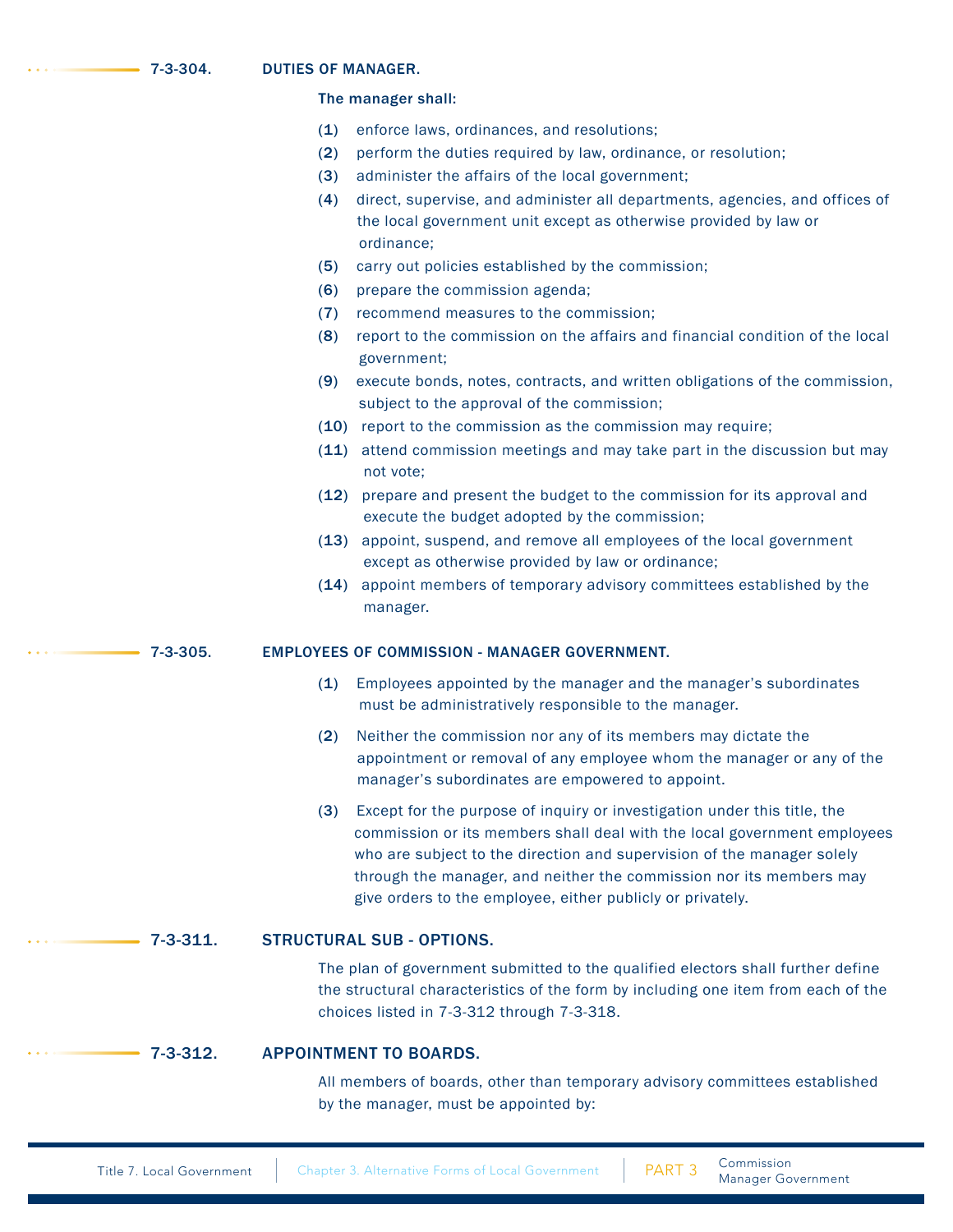|                                                           | (1)                                              | the presiding officer with the consent of the commission;                                                                                                                                                                                                                                                              |  |
|-----------------------------------------------------------|--------------------------------------------------|------------------------------------------------------------------------------------------------------------------------------------------------------------------------------------------------------------------------------------------------------------------------------------------------------------------------|--|
|                                                           | (2)                                              | the manager with the consent of the commission;                                                                                                                                                                                                                                                                        |  |
|                                                           | (3)                                              | <b>OR</b><br>the commission.                                                                                                                                                                                                                                                                                           |  |
|                                                           |                                                  |                                                                                                                                                                                                                                                                                                                        |  |
| <b>SELECTION OF COMMISSION MEMBERS.</b><br>$7 - 3 - 313.$ |                                                  |                                                                                                                                                                                                                                                                                                                        |  |
|                                                           | The commission shall be:                         |                                                                                                                                                                                                                                                                                                                        |  |
|                                                           | (1)                                              | elected at large;                                                                                                                                                                                                                                                                                                      |  |
|                                                           | (2)                                              | elected by districts in which candidates must reside and which are<br>apportioned by population;                                                                                                                                                                                                                       |  |
|                                                           | (3)                                              | elected at large and nominated by a plan of nomination that may not<br>preclude the possibility of the majority of the electors nominating<br>candidates for the majority of the seats on the commission from persons<br>residing in the district or districts where the majority of the electors reside;<br><b>OR</b> |  |
|                                                           | (4)                                              | elected by any combination of districts, in which candidates must reside<br>and which are apportioned by population, and at large.                                                                                                                                                                                     |  |
| $7 - 3 - 314.$                                            |                                                  | <b>TYPE OF ELECTION.</b><br>Local government elections shall be conducted on a:                                                                                                                                                                                                                                        |  |
|                                                           |                                                  |                                                                                                                                                                                                                                                                                                                        |  |
|                                                           | (1)                                              | partisan basis;<br><b>OR</b>                                                                                                                                                                                                                                                                                           |  |
|                                                           | (2)                                              | nonpartisan basis.                                                                                                                                                                                                                                                                                                     |  |
| $7 - 3 - 315.$                                            |                                                  | PRESIDING OFFICER OF COMMISSION.                                                                                                                                                                                                                                                                                       |  |
|                                                           | The presiding officer of the commission must be: |                                                                                                                                                                                                                                                                                                                        |  |
|                                                           | (1)                                              | elected by the members of the commission from their own number for a<br>term established by ordinance;                                                                                                                                                                                                                 |  |
|                                                           |                                                  | (2) elected by the qualified electors for a term of office;<br>OR.                                                                                                                                                                                                                                                     |  |
|                                                           |                                                  | (3) selected as provided by ordinance.                                                                                                                                                                                                                                                                                 |  |
| $7 - 3 - 316.$                                            |                                                  | <b>TERMS OF COMMISSION MEMBERS.</b>                                                                                                                                                                                                                                                                                    |  |
| Commission members shall be elected for:                  |                                                  |                                                                                                                                                                                                                                                                                                                        |  |
|                                                           |                                                  | (1) concurrent terms of office;<br><b>OR</b>                                                                                                                                                                                                                                                                           |  |
|                                                           |                                                  | (2) overlapping terms of office.                                                                                                                                                                                                                                                                                       |  |
| $\cdots$ 7-3-317.                                         |                                                  | SIZE OF COMMISSION AND COMMUNITY COUNCILS.                                                                                                                                                                                                                                                                             |  |
|                                                           |                                                  | The size of the commission, which shall be a number not less than three, shall<br>be established when the form is adopted by the voters,<br>AND:                                                                                                                                                                       |  |
|                                                           | (1)                                              | community councils of at least three members shall be elected within each<br>district to advise the commissioner from that district. Local governments                                                                                                                                                                 |  |
|                                                           |                                                  |                                                                                                                                                                                                                                                                                                                        |  |